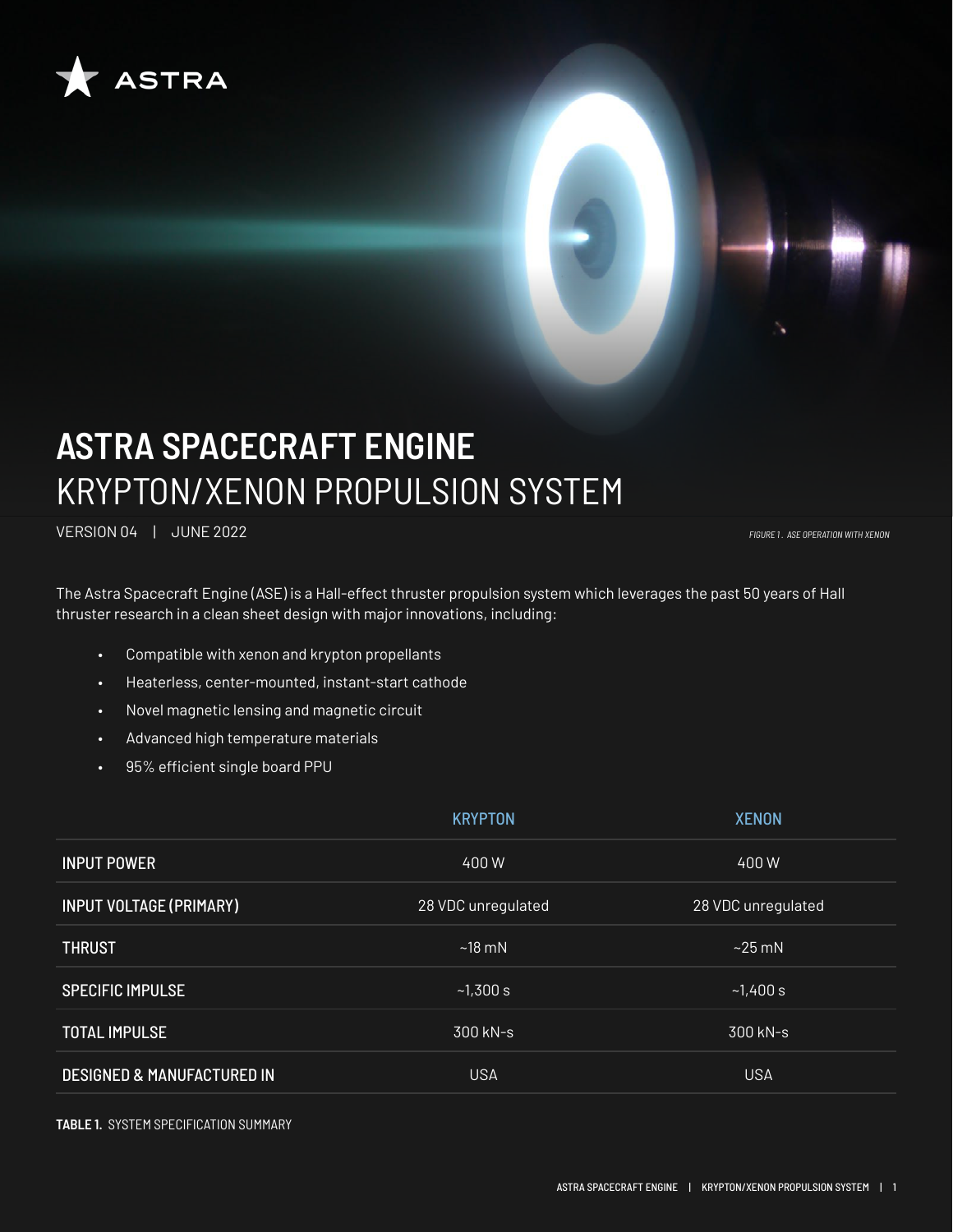# *SUBSYSTEM COMPONENTS*

## **THRUSTER**

ASE includes a thruster which has been tested from 280 W up to 600 W and is configured for operation at 400 W to the PPU.

## **KEY FEATURES**

- Compatible with xenon and krypton propellants
- Heaterless, center-mounted, instant-start cathode
- Novel magnetic lensing and magnetic circuit
- Advanced high temperature materials
- Designed for multi-thruster operation
- Thruster can operate between 300 W and 500 W to PPU (System optimized for 400 W operation)



**FIGURE 2.** ASE THRUSTER

|                         | <b>KRYPTON</b> | <b>XENON</b>      |
|-------------------------|----------------|-------------------|
| <b>POWER</b>            | 400W           | 400W              |
| <b>THRUST</b>           | $~18$ mN       | $~25$ mN          |
| <b>SPECIFIC IMPULSE</b> | ~1,300 s       | ~1,400 s          |
| <b>TOTAL IMPULSE</b>    | 300 kN-s       | 300 kN-s          |
| <b>THRUSTER MASS</b>    | $1.0$ kg       | 1.0 <sub>kg</sub> |
| THRUST VECTOR ANGLE     | $±1$ degree    | $±1$ degree       |

**TABLE 2.** THRUSTER SPECIFICATIONS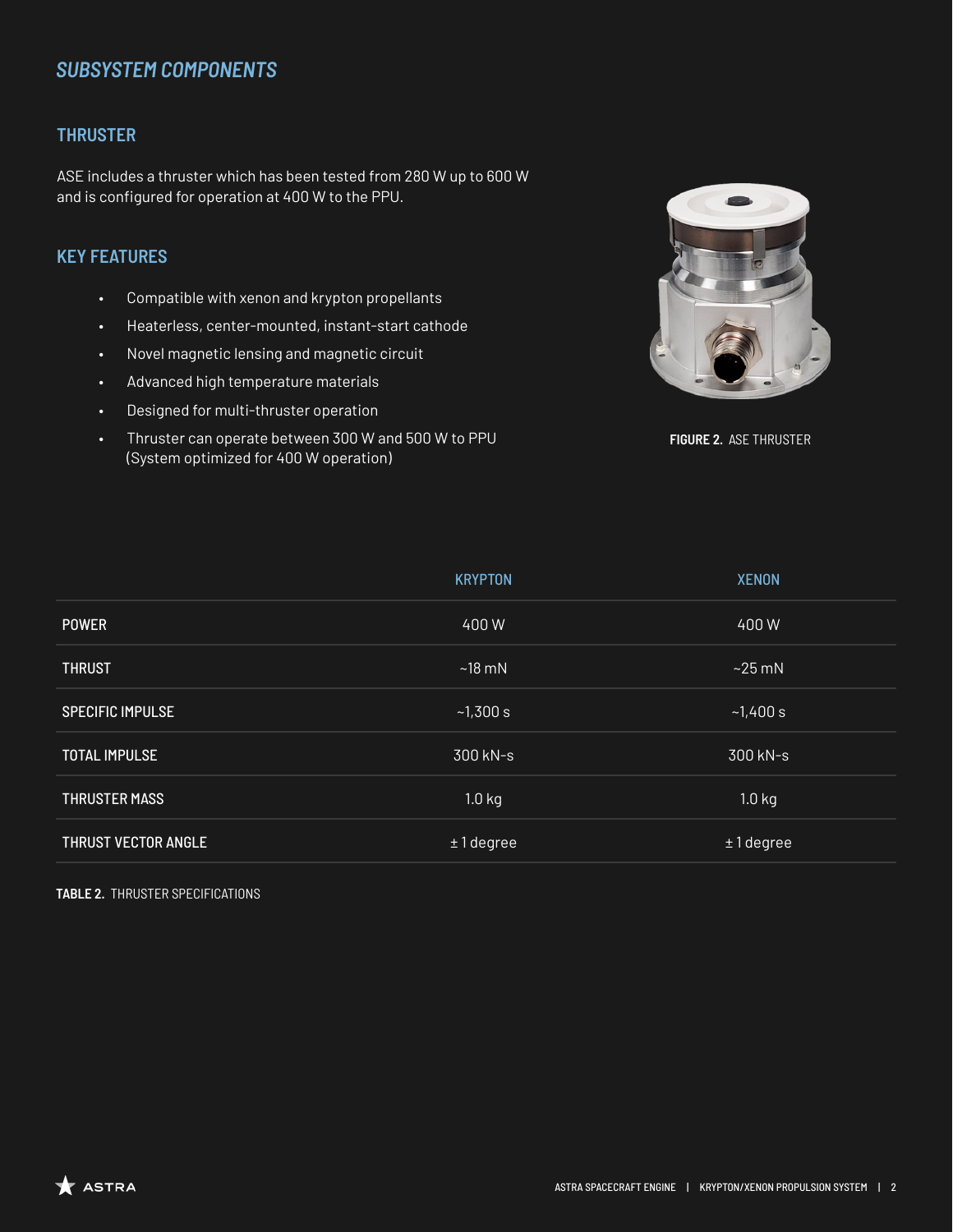### **PPU**

The ASE PPU provides power and control to the ASE thruster, valves, regulator, and pressure transducers. Astra has a radiation hardened PPU: The PPU is designed for 25 kRad TID and no Destructive SEEs at less than 38 MeV.cm<sup>2</sup>/mg.

| <b>HIGH VOLTAGE IGNITER</b>                   | Regulated supply operated during thruster activation                                                                          |
|-----------------------------------------------|-------------------------------------------------------------------------------------------------------------------------------|
| <b>VALVE AND PRESSURE TRANSDUCER SUPPLIES</b> | Regulated supplies provide power to actuate the ASE system pneumatic<br>valves and operate the subsystem pressure transducers |
| <b>DISCHARGE CONVERTER</b>                    | Regulated main power supply to the ASE thruster                                                                               |
| <b>INPUT VOLTAGE</b>                          | 28 VDC unregulated input required for thruster, feed system and<br>housekeeping circuits                                      |
| PPU MASS                                      | 1.5 <sub>kg</sub>                                                                                                             |
| <b>EFFICIENCY</b>                             | 95%                                                                                                                           |

**TABLE 3.** PPU SUMMARY (RADIATION HARDENED PPU)

## **PROPELLANT STORAGE AND MANAGEMENT ASSEMBLY (PSMA)**

Astra provides xenon/krypton propellant feed systems with flight heritage. Astra has baselined a Xenon/Krypton PSMA with a single string bang-bang regulator with orifice flow split for cathode, anode, and ignition flow.

This PSMA consists of a Propellant Management Assembly (PMA), a Xenon Flow Control (XFC), and carbon overwrapped pressure vessel (COPV) for propellant storage.

|                                 | <b>SERVICE VALVES: Fill and drain</b>                                                                                         |
|---------------------------------|-------------------------------------------------------------------------------------------------------------------------------|
| PROPELLANT MANAGEMENT ASSEMBLY  | PRESSURE TRANSDUCERS: Propellant gauging                                                                                      |
|                                 | SYSTEM FILTER: 25 micron absolute                                                                                             |
| (PMA)                           | NORMALLY CLOSED VALVE: High pressure isolation valve, primary inhibit to<br>internal leakage (option for parallel redundancy) |
|                                 | LATCHING VALVES: High pressure isolation valve, secondary inhibit to internal<br>leakage                                      |
|                                 | PROPORTIONAL CONTROL VALVE: Produce required mass flow for the thruster                                                       |
| <b>XENON FLOW CONTROL (XFC)</b> | SOLENOID VALVES: Low pressure isolation and flow control to each thruster                                                     |
|                                 | ORIFICE: Restrict flow to provide required mass flow split between anode and<br>cathode                                       |

#### **TABLE 4.** XENON/KRYPTON PSMA SUMMARY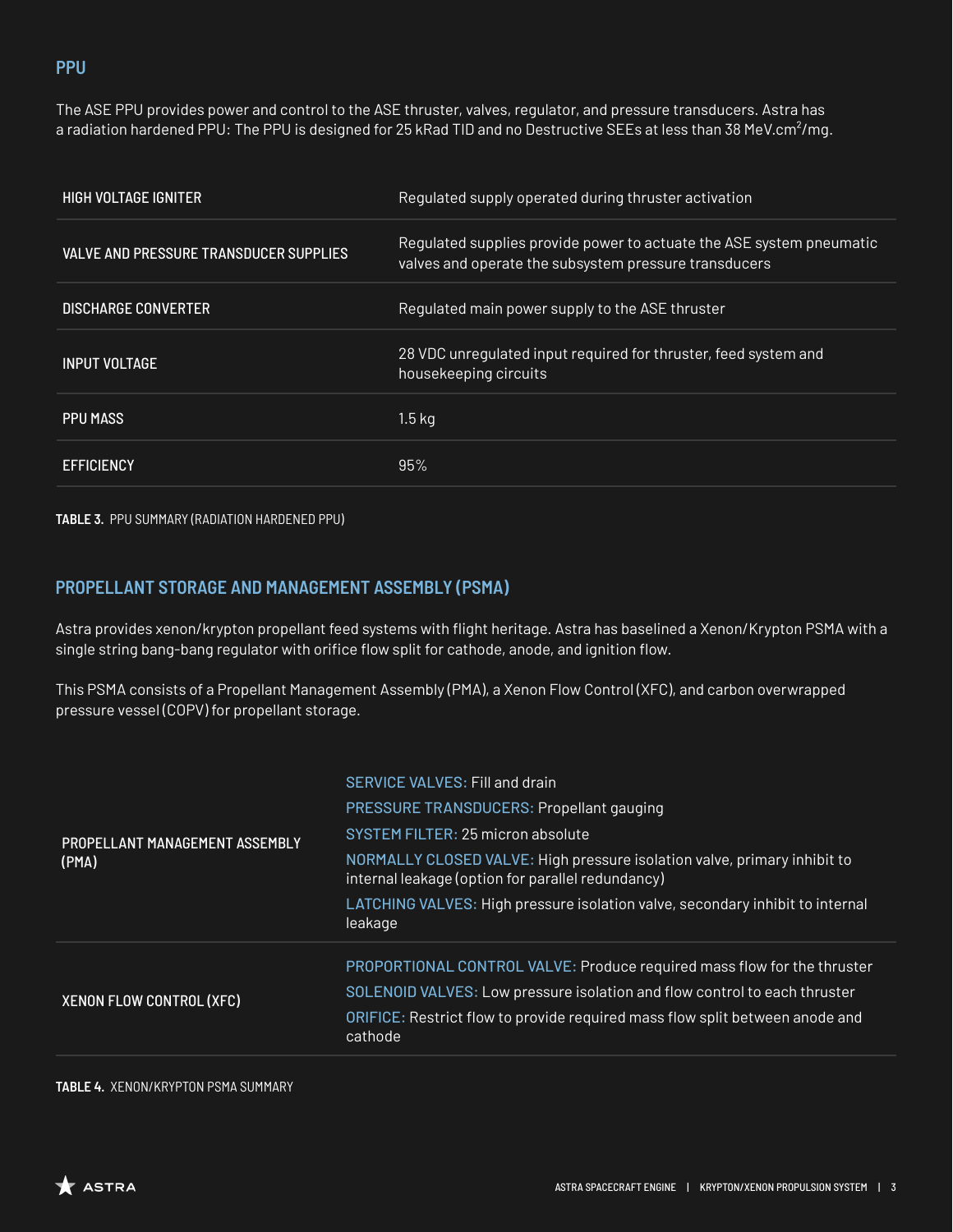| <b>ORIFICE FLOW SPLIT</b> | Three orifices to control flow for anode, cathode and ignition flow. Ignition flow is<br>operated for a short duration at startup using a low pressure latch valve.                                                                                                       |
|---------------------------|---------------------------------------------------------------------------------------------------------------------------------------------------------------------------------------------------------------------------------------------------------------------------|
| <b>INHIBITS</b>           | Two inhibits that prevent propellant leak: 1) Normally closed valve and latching<br>solenoid valves in series between tank and thruster. 2) Service valve for fill and<br>drain of propellant. The unit has a metal to metal seat and valve cap acts as a<br>second seal. |
| <b>PRESSURE</b>           | High pressure side rated for MEOP of 4,000 psia at 60 °C; proof 6,000 psia;<br>burst 10,000 psia                                                                                                                                                                          |
| <b>REDUNDANCY</b>         | Parallel redundancy of high pressure valves and regulators within the PMA                                                                                                                                                                                                 |
| <b>LEAKAGE</b>            | Internal leakage shall be less than 8.33 x 10 -4 sccs and external leakage<br>$less than 1.0 \times 10 - 6$ sccs                                                                                                                                                          |
| <b>ACCEPTANCE TEST</b>    | All flight assemblies shall undergo leak and proof pressure testing.<br>Additional service valves in the PMA allow for isolated proof and leak<br>testing of the high pressure systems                                                                                    |

**TABLE 4.** XENON/KRYPTON PSMA SUMMARY (CONTINUED)

## **PROPELLANT TANK**

Astra has teamed with an established space hardware manufacturer for heritage xenon/krypton propellant tanks.

| <b>TANK CONSTRUCTION</b>  | COTS composite overwrap pressure vessel (COPV) with aluminum liner              |
|---------------------------|---------------------------------------------------------------------------------|
| <b>MEOP</b>               | 2,700 psia at 60 °C for Xe; 4,000 psia at 60 °C for Kr                          |
| <b>PROOF PRESSURE</b>     | $1.5 \times MEOP$                                                               |
| <b>BURST PRESSURE</b>     | $2.0 \times MEOP$                                                               |
| <b>QUALIFICATION TEST</b> | Both burst and proof pressure shall be verified during qualification<br>testing |
| <b>ACCEPTANCE TEST</b>    | All flight tanks shall undergo proof pressure testing prior to delivery         |
| <b>RANGE SAFETY</b>       | All flight tanks shall be proof tested to meet range safety requirements        |
| <b>HERITAGE</b>           | COPV family has flight heritage                                                 |

**TABLE 5.** XENON/KRYPTON PROPELLANT TANK SUMMARY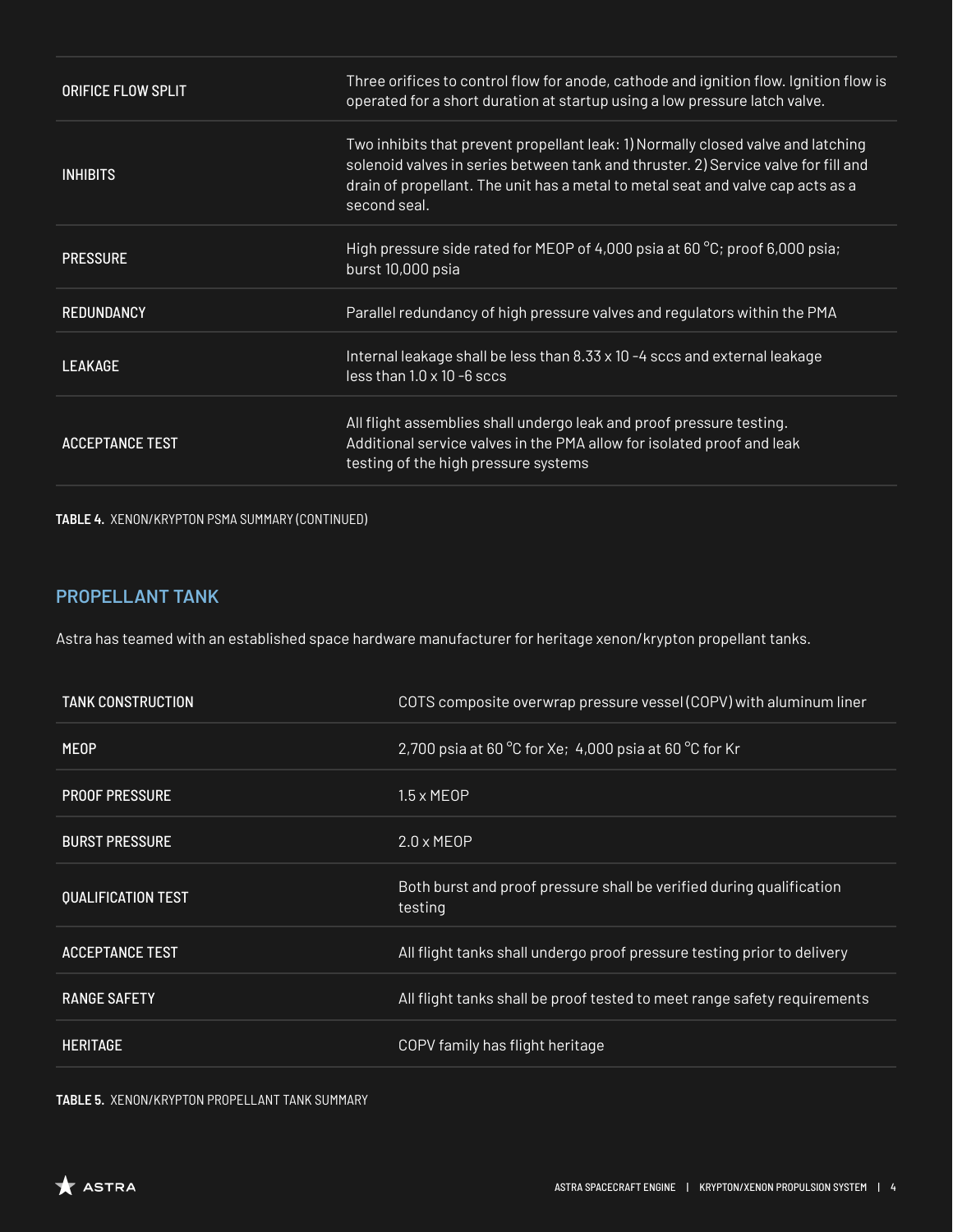# *ELECTRICAL*

| <b>FULL POWER INPUT TO PPU</b>      | 400W               |
|-------------------------------------|--------------------|
| <b>INPUT VOLTAGE</b>                | 28 VDC unregulated |
| <b>PPU EFFICIENCY</b>               | 95%                |
| <b>COMMUNICATION INTERFACE</b>      | <b>RS 485</b>      |
| <b>COMPONENT DERATING STANDARD</b>  | ECSS-0-ST-30-11    |
| <b>ESD CONTROL STANDARD</b>         | ECSS-0-ST-60-14C   |
| ELECTRONICS RELIABILITY METHODOLOGY | <b>FIDES2009</b>   |
|                                     |                    |

**TABLE 6.** ELECTRICAL SUMMARY

# *RADIATION*

| RADIATION TOLERANCE APPROACH | Power electronics designed with the goal of reducing active components |
|------------------------------|------------------------------------------------------------------------|
| <b>TOTAL IONIZING DOSE</b>   | >25 kRad target for parts level testing                                |
| SINGLE EVENT EFFECTS         | >37 MeV.cm^2/mg target for Destructive SEEs                            |

**TABLE 7.** RADIATION APPROACH